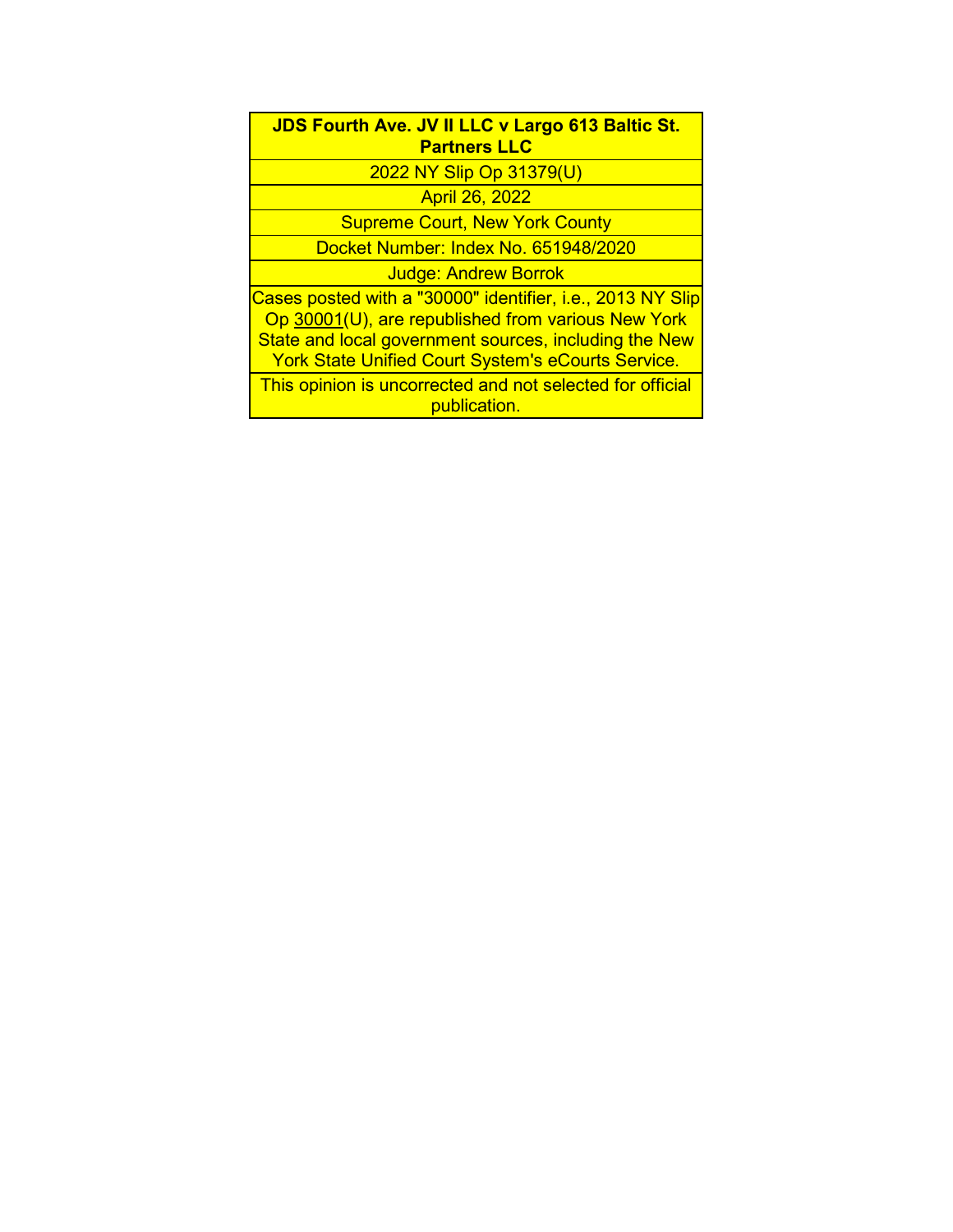## **SUPREME COURT OF THE STATE OF NEW YORK NEW YORK COUNTY**

| <b>PRESENT:</b>                                    | <b>HON. ANDREW BORROK</b>                                                                                                                                                                  | <b>PART</b>                                 | 53          |
|----------------------------------------------------|--------------------------------------------------------------------------------------------------------------------------------------------------------------------------------------------|---------------------------------------------|-------------|
|                                                    | Justice                                                                                                                                                                                    |                                             |             |
|                                                    |                                                                                                                                                                                            | <b>INDEX NO.</b>                            | 651948/2020 |
|                                                    | JDS FOURTH AVENUE JV II LLC, JDS CONSTRUCTION<br>GROUP, LLC, JDS FOURTH AVENUE DEVELOPER LLC                                                                                               | <b>MOTION DATE</b>                          | 10/21/2021  |
|                                                    | Plaintiff,                                                                                                                                                                                 | <b>MOTION SEQ. NO.</b>                      | 003         |
|                                                    | $- V -$                                                                                                                                                                                    |                                             |             |
| LARGO 613 BALTIC STREET PARTNERS LLC, MAXX<br>LLC, |                                                                                                                                                                                            | <b>DECISION + ORDER ON</b><br><b>MOTION</b> |             |
|                                                    | Defendant.                                                                                                                                                                                 |                                             |             |
|                                                    |                                                                                                                                                                                            |                                             |             |
|                                                    | The following e-filed documents, listed by NYSCEF document number (Motion 003) 76, 77, 78, 79, 80,<br>81, 82, 83, 84, 85, 86, 87, 88, 89, 90, 91, 92                                       |                                             |             |
| were read on this motion to/for                    |                                                                                                                                                                                            | <b>DISMISS</b>                              |             |
|                                                    | Upon the foregoing documents, Largo 613 Baltic Street Partners LLC's (Largo) motion to                                                                                                     |                                             |             |
|                                                    | $\mathcal{A}^*$ . The state of $\mathcal{A}^*$ is the state of $\mathcal{A}^*$ . The state of $\mathcal{A}^*$ is the state of the state of $\mathcal{A}^*$ is the state of $\mathcal{A}^*$ |                                             |             |

dismiss the causes of action for breach of contract (third), promissory estoppel in the alternative

(fourth) and unjust enrichment in the alternative (fifth) is denied.

This action concerns the parties' investment and development of a property located at 613 Baltic Street, Brooklyn, New York (the **Property),** on which an I I-story apartment building now stands (the **Project).** Fourth Avenue JV LLC, an entity that is owned equally by Baltic Fourth LLC and JDS Fourth Avenue LLC **(JDS Fourth)** owns the Property (NYSCEF Doc. No. 20). Initially, JDS Fourth had just one member, JDS Fourth Avenue JV II LLC **(JDS Fourth** II) (NYSCEF Doc. No. 1, 1 22). JDS Fourth Avenue Developer LLC (**JDS Developer**) was the developer for the Project and JDS Construction Group LLC **(JDS Construction)** was the general contractor for the Project (id., 1 35).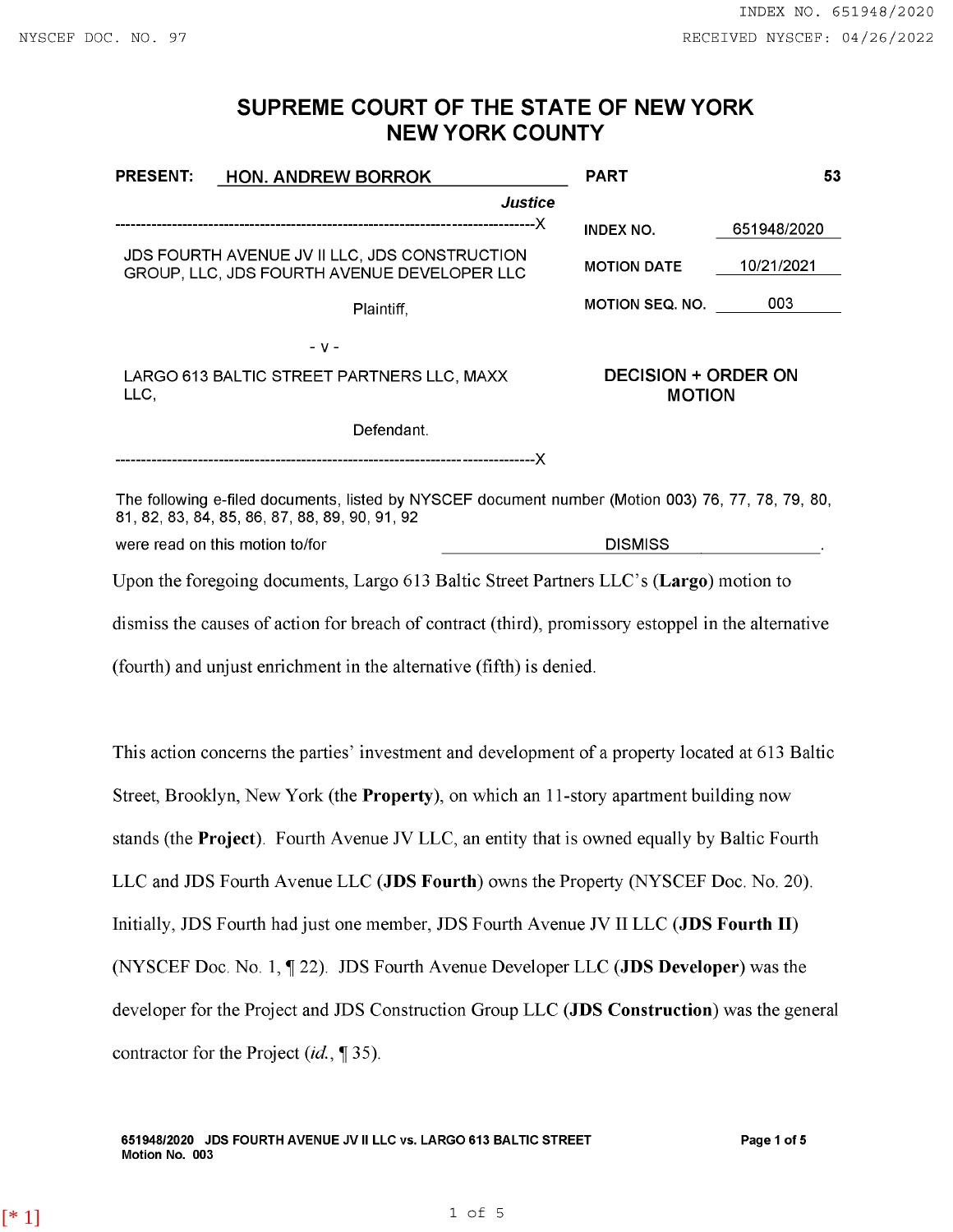Largo made an equity investment in the Project pursuant to an Amended and Restated Limited Liability Company Agreement of JDS Fourth Avenue LLC (the **LLC Agreement;** NYSCEF Doc. No. 14), dated October 26, 2015, by and between JDS Fourth II and Largo. Per the LLC Agreement, JDS Fourth II received a 51% membership interest in JDS Fourth and Largo received a 49% interest. JDS Fourth II was designated as the company's managing member. The LLC Agreement gave Largo limited rights, including the right to receive distributions of profit to the extent such profits existed. Section 9.3 of the LLC Agreement provided that members could not transfer their interests in JDS Fourth without obtaining the other parties' consent and that any such transfers were void (NYSCEF Doc. No. 14, § 9.3).

While the Project was ongoing, JDS Construction hired Maxx LLC **(Maxx)** as a subcontractor to supply and install windows and terrace doors at the Property. JDS Construction entered into a Contractor Agreement dated June 9, 2016 with Maxx (the **Contractor Agreement),** by which Maxx guaranteed its workmanship for one year, and represented that it had sufficient manpower and equipment to complete its work in accordance with the schedule set forth in the agreement.

On May 26, 2020, the plaintiffs commenced the instant action alleging claims for: (i) breach of the LLC Agreement (JDS Fourth against Largo) for the invalid transfer of its ownership interest in JDS Fourth, (ii) a declaratory judgment that the Largo's transfer of its ownership interest was void, (iii) breach of contract (JDS Construction against Maxx) for failure to perform in accordance with the terms of the Contractor Agreement, (iv) fraudulent inducement (JDS Developer against Largo) regarding a purported loan by **JDS** Developer to Largo in the amount of \$925,119.39 and in the alternative (v) unjust enrichment (JDS Developer against Largo).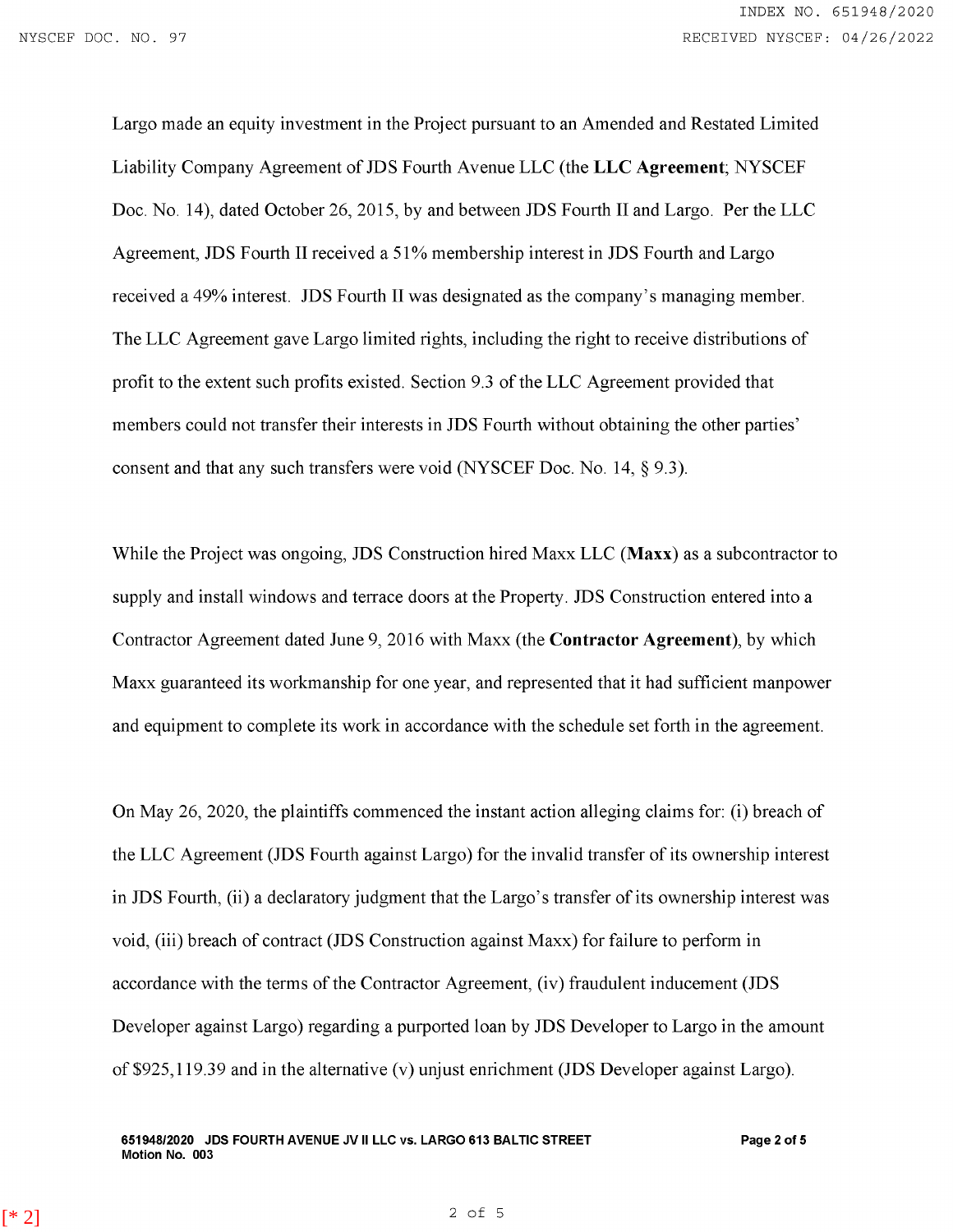In its Decision and Order dated July 7, 2021 (NYSCEF Doc. No. 55), the Court dismissed the plaintiffs' claims for breach of the LLC Agreement (first), fraudulent inducement (fourth) and unjust enrichment (fifth) against Largo without prejudice. The Court held that the plaintiffs failed to allege any damages stemming from Largo's purported invalid transfer of its ownership interest in JDS Fourth, and that the fraudulent inducement was improper because allegations of a false promise are redundant of a claim for breach of contract  $(id.$  at 7). The Court also disqualified the Kasowitz Benson Torres law firm from representing Plaintiffs based upon its prior representation of JDS Fourth, which created a conflict of interest (id. at 9).

On August 27, 2021, Plaintiffs filed an amended complaint (NYSCEF Doc. No. 69), which asserted the two surviving claims for a declaratory judgment regarding Largo' s transfer of ownership interest (first) and Maxx's breach of the Contractor Agreement (second), plus a new claim for breach of contract on JDS Developer's purported loan of \$925,119.39 to Largo (third), and in the alternative, promissory estoppel (fourth) and unjust enrichment (fifth).

Largo now files its motion to dismiss the third, fourth and fifth claims in the amended complaint relating to the purported loan between **JDS** Developer and Largo in the amount of \$925,119.39.

On a motion to dismiss, the pleading is to be afforded a liberal construction and the court must accept the facts as alleged as true, according plaintiffs the benefit of every possible inference, to determine whether the facts as alleged fit within any cognizable legal theory *(Leon v Martinez,*  84 NY2d, 87-88 [1994]). The Court must determine "whether the pleader has a cause of action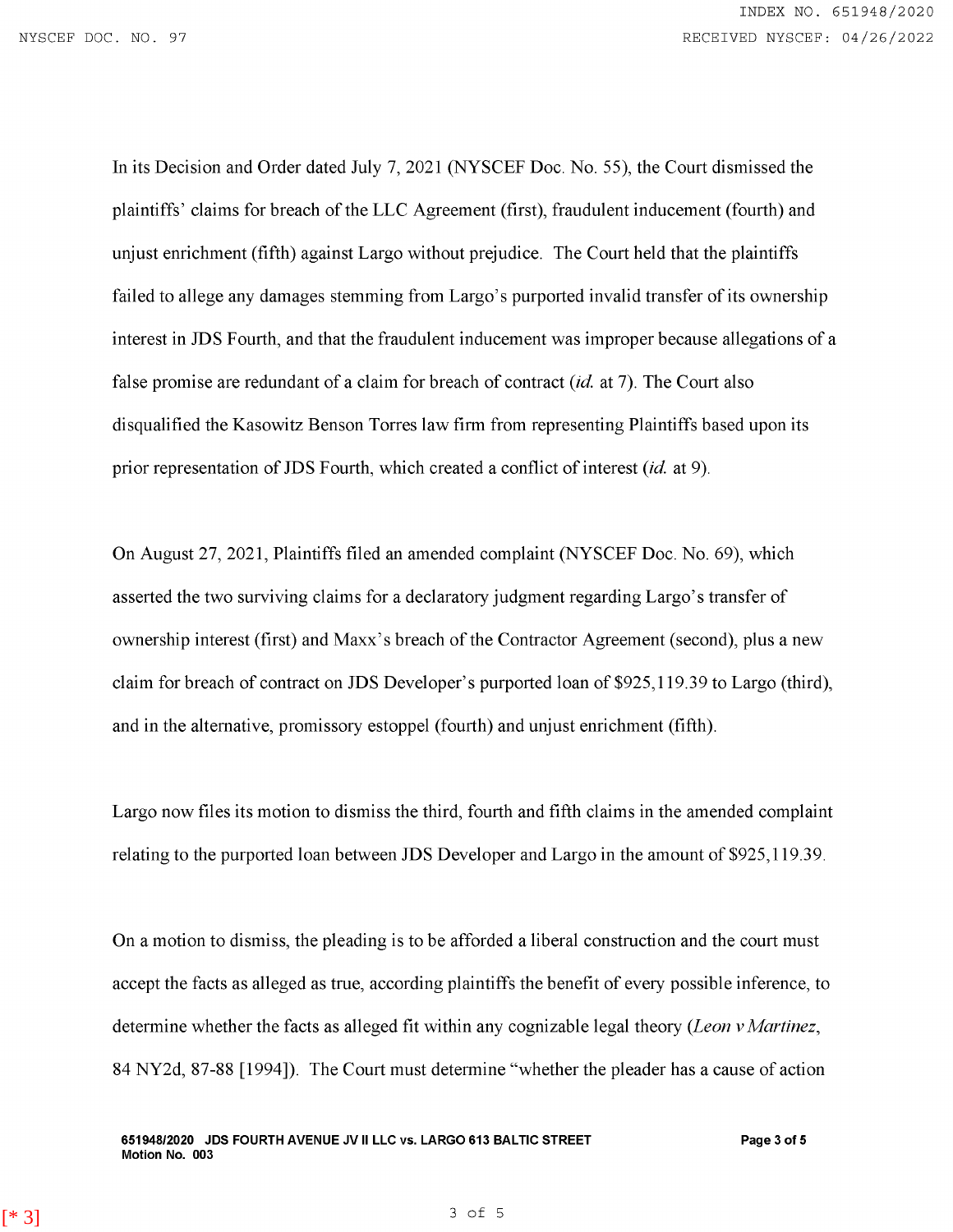rather than on whether he has properly stated one" *(Rovella v Orofino Realty Co.,* 40 NY2d 633, 636 [1976]).

A motion pursuant to CPLR § 3211(a)(1) to dismiss a complaint on the ground that a defense is founded on documentary evidence should only be granted "where the documentary evidence utterly refutes [the] plaintiffs factual allegations, and conclusively establishing a defense as a matter of law" *(Goshen v Mutual Life Ins. Co. of N.Y.*, 98 NY2d 314, 326 [2002]). Although factual affidavits that "do no more than assert the inaccuracy of plaintiffs' allegations" may not be considered documentary evidence for the purposes of a  $3211(a)(1)$  motion to dismiss, emails may qualify as documentary evidence where they provide "essentially undeniable" support for the motion *(Amsterdam Hospitality Group, LLC v Marshall-Alan Assoc, Inc.,* 120 AD3d 431, 432 [I st Dept 2014]; *Art & Fashion Group Corp. v Cyclops Prod, Inc.,* 120 AD3d 436, 438 [1st Dept 2014]).

In the instant matter, the emails attached to Mr. Ben-Nun's affirmation (NYSCEF Docs. No 82- 84) do not conclusively refute, as a matter of law, the plaintiffs' allegations that this distribution was intended to be a loan. There is simply not enough context in the emails for the court to determine whether there were additional oral terms agreed upon by the parties for this "distribution" to be paid back by Largo at some future point, as alleged in the amended complaint (NYSCEF Doc. No. 69, 1 57). Perhaps the only thing that is clear from the emails is the urgency with which Largo needed the funds from JDS Fourth. Accordingly, Largo's motion to dismiss the breach of contract claim (third) is denied.